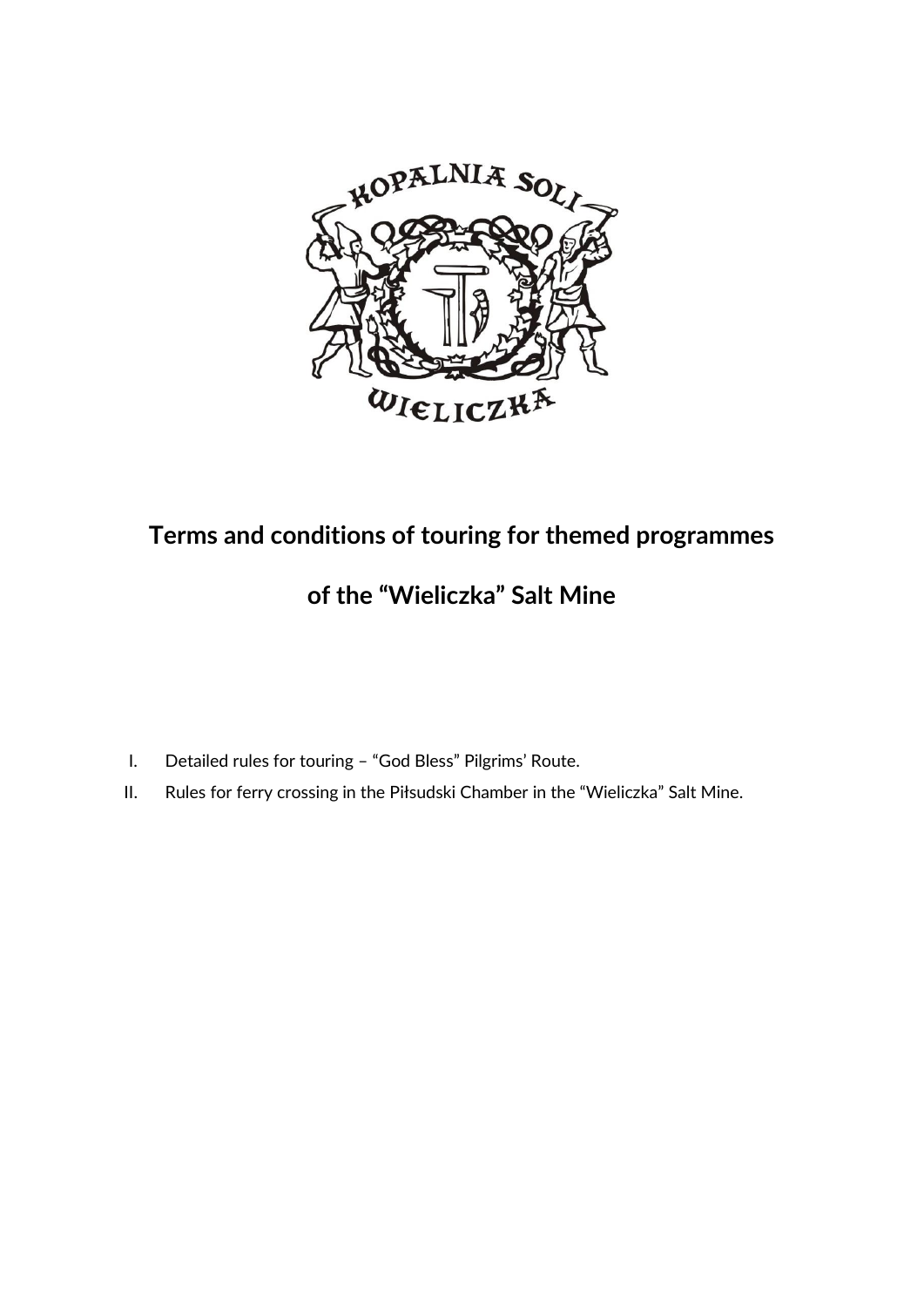## **I. Detailed rules for touring – "God Bless" Pilgrims' Route**

- 1. During the tour, visitors are asked to strictly observe the provisions of the Terms and Conditions of Touring the "Wieliczka" Salt Mine and the underground exhibit of the Cracow Saltworks Museum in Wieliczka along with their Attachments.
- 2. The "God Bless" Pilgrims' Route includes a tour of some of the Mine's workings.
- 3. The "God Bless" Pilgrims' Route is only available for group tours.
- 4. A tour of the "God Bless" Pilgrims' Route runs approx. 2.5 hours. In view of the organisational or safety reasons, the Mine reserves the right to extend or shorten the duration of the tour. If a clergyman is present in a group, it is possible to organise a holy mass in the Chapel of St John Paul II or the Chapel of St John on Level III. Prior arrangements for a mass must be made during the tour booking.
- 5. A group assigned to one guide can include a maximum of 40 people and a minimum of 20 people. Groups of more than 40 people are split into smaller groups. The number of guides assigned to a group will be decided by the Mine.
- 6. The Mine reserves the right to introduce restrictions concerning the number of visitors in a group assigned to a single guide without prior warning in cases justified by security, sanitary safety or organisational concerns.
- 7. Organised foreign language groups touring the Mine are obliged to use the services of tour guides speaking languages other than Polish. In the event the Mine cannot provide the services of a guide speaking a given language, organised foreign language groups are obliged to use the services of guides speaking languages other than Polish with interpretation services into their native language, subject to prior consent of an authorised Mine employee.
- 8. Tickets for touring the "God Bless" Pilgrims' Route may be purchased at the Sales Department of Kopalnia Soli "Wieliczka" Turystyka Sp. z o.o., Park Kingi 10, 32-020 Wieliczka.
- 9. Tours may be booked:
	- a) by phone: +48 12 278 73 92,
	- b) by email: pielgrzymka@kopalnia.pl,
	- c) by fax: +48 12 278 73 93
- 10. Tour bookings may be cancelled at the latest 7 days before the planned tour date.
- 11. An individual receiver of the Tour Guide radio data transmission system may be hired free of charge unless specific visiting rules have been introduced, e.g. in connection with an emergency or epidemiological situation. Possession of the Tour Guide system receiver is not obligatory during the tour and touring the Mine without radio data transmission devices does not constitute the basis for full or partial refunds. Tourists visiting the Mine can use only Tour Guide receivers which are property of the "Wieliczka" Salt Mine. Using any other radio receivers or other devices of this type during the tour is prohibited.
- 12. The tour starts with a descent downstairs via one of the shaft stairwells to Level I of the Mine, and concludes with a lift ride from Level III via the Regis Shaft, the Daniłowicz Shaft or St Kinga's Shaft – in the case of the lift trip in the Regis or St Kinga's shafts, the guide escorts the visitors back to the Daniłowicz Shaft area.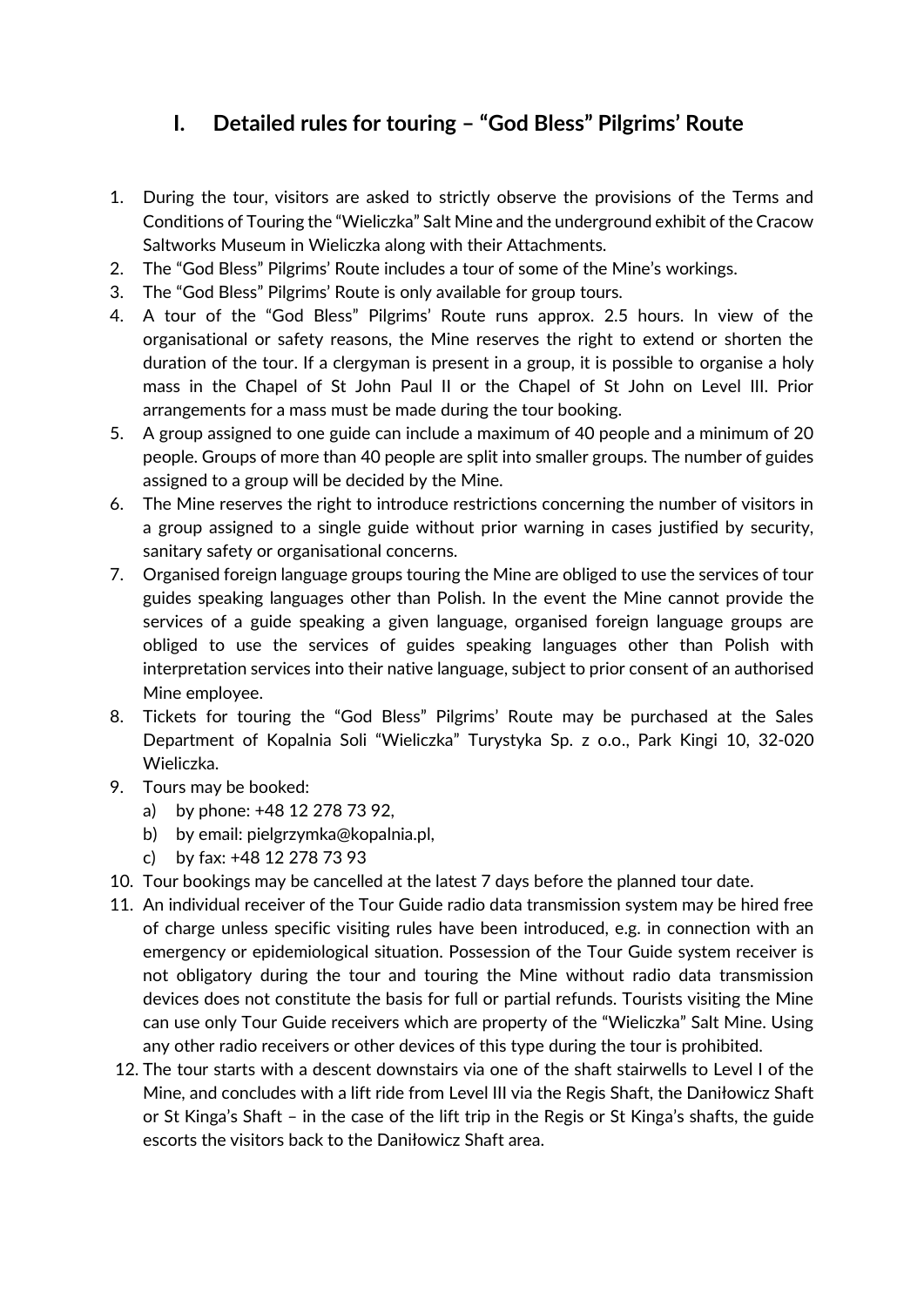- 13. Tourists may start their tour with a descent via the Daniłowicz Shaft lift upon paying an additional fee; however, due to the capacity of the lift, the number of people going down cannot exceed 35 at a time unless specific rules are introduced, e.g. in connection with an emergency or epidemiological situation. The availability of such a service is decided on an individual basis by the Dispatcher conducting tourist traffic.
- 14. The Chapel of St John Paul II and the Chapel of St John can accommodate a maximum of 80 people at a time unless specific visiting rules have been introduced, e.g. in connection with an emergency or epidemiological situation. Masses for larger numbers of people can be organised in other sacred places according to individual arrangements made at the time of booking the visit.
- 15. The detailed rules for touring the "God Bless" Pilgrims' Route are available on the www.kopalnia.pl website and at the headquarters of Kopalnia Soli "Wieliczka" Turystyka Sp. z o.o., Park Kingi 10, 32-020 Wieliczka.
- 16. The Mine reserves the right to change these rules. The amended rules will be made public on the www.kopalnia.pl website.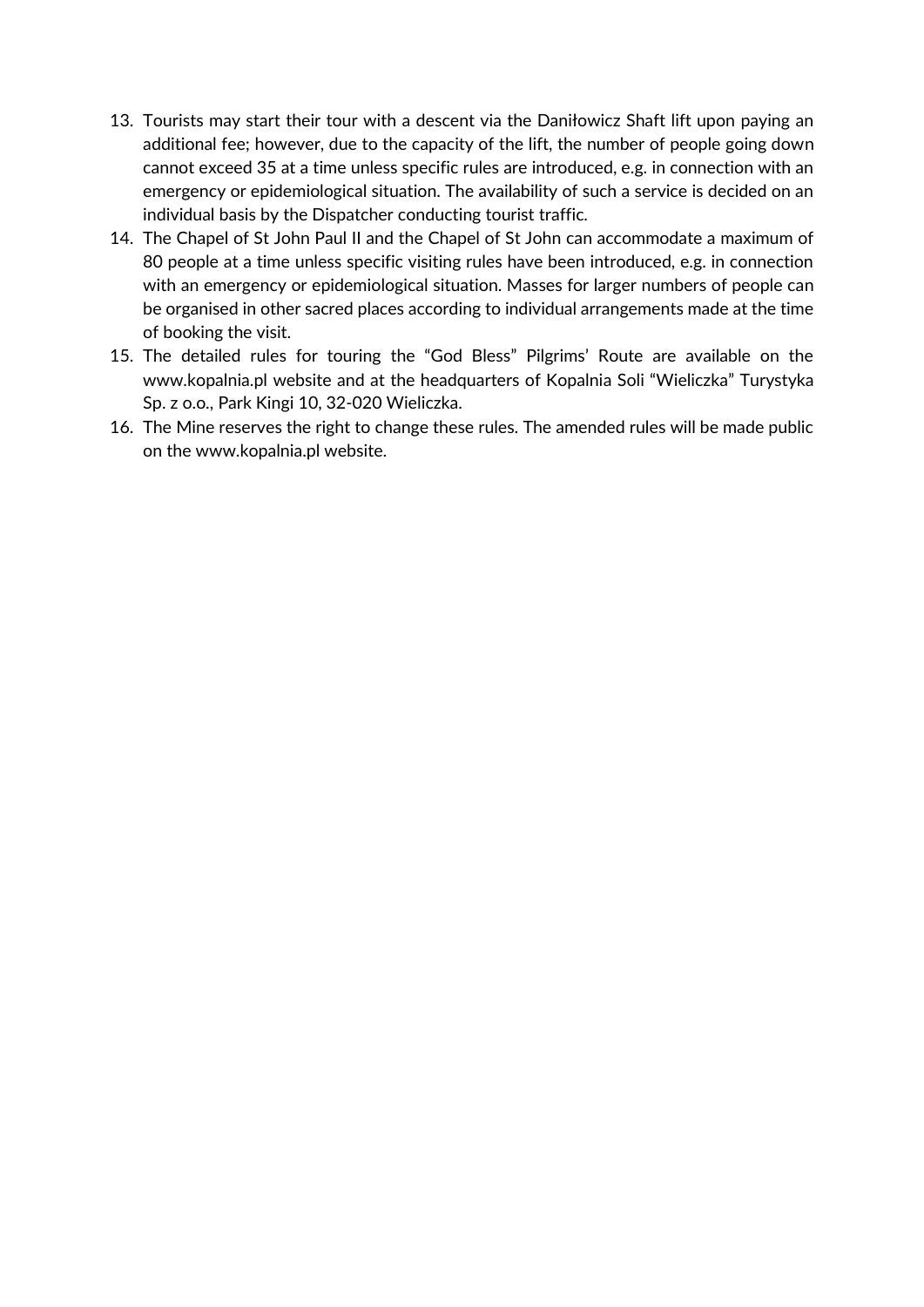## **II. Rules for ferry crossing in the Piłsudski Chamber in the "Wieliczka" Salt Mine.**

- 1. During the ferry crossing in the Piłsudski Chamber, visitors are asked to strictly observe the provisions of the Terms and Conditions of Touring the "Wieliczka" Salt Mine and the underground exhibit of the Cracow Saltworks Museum in Wieliczka along with their Attachments.
- 2. A maximum of 14 people can be on board the ferry at any one time, including 2 crew members, unless specific visiting rules have been introduced, e.g. in connection with an emergency or epidemiological situation.
- 3. The ferry crossing can be booked at the Sales Department of Kopalnia Soli "Wieliczka" Turystyka Sp. z o.o., Park Kingi 10, 32-020 Wieliczka.
- 4. The ferry crossing is available only for participants of events organised in the underground of the Mine after prior arrangement of the date with the Sales Department staff.
- 5. Event organisers can make bookings:
	- a) by phone: +48 12 278 73 92,
	- b) by email: imprezy@kopalnia.pl,
	- c) by fax: +48 12 278 73 93
- 6. The ferry crossing in the Piłsudski Chamber is not an integral part of the Tourist Route.
- 7. A ferry crossing takes place under the supervision of a guide and persons authorised for ferry operations.
- 8. The Mine reserves the right to close the ferry crossing without prior warning in cases justified by security or organisational concerns.
- 9. A single ferry crossing takes approx. 10 minutes.
- 10. During the ferry crossing, please follow the remarks and recommendations of the guide, Mine employees operating the crossing, as well as the warnings and announcements made at the stops.
- 11. Passengers on the ferry are prohibited from any behaviour that poses a danger to other passengers or the ferry equipment. In particular, the following are strictly prohibited while on the ferry:
	- a) removing or damaging parts of the equipment,
	- b) consuming food and drinks,
	- c) standing up, moving around the deck of the ferry, rocking the ferry, leaning over the railings or throwing any objects or rubbish overboard.
- 12. Groups of minors can use the ferry only accompanied by adult guardians. In the case of groups from secondary schools, during a ferry crossing there is a maximum of 11 students per guardian; in the case of pre-school and primary schools, there is a maximum of 10 children per guardian.
- 13. Guardians are responsible for the behaviour of minors as well as for any damage to or destruction of parts of the ferry crossing.
- 14. By purchasing the service, the crossing participants accepts these regulations and agrees to comply with them.
- 15. Non-compliance with these regulations by the visitor constitutes grounds for refusal of service. In such cases, no refund of the fee is due.
- 16. The Mine is not responsible for any incidents resulting from failure to comply with these regulations during the crossing.